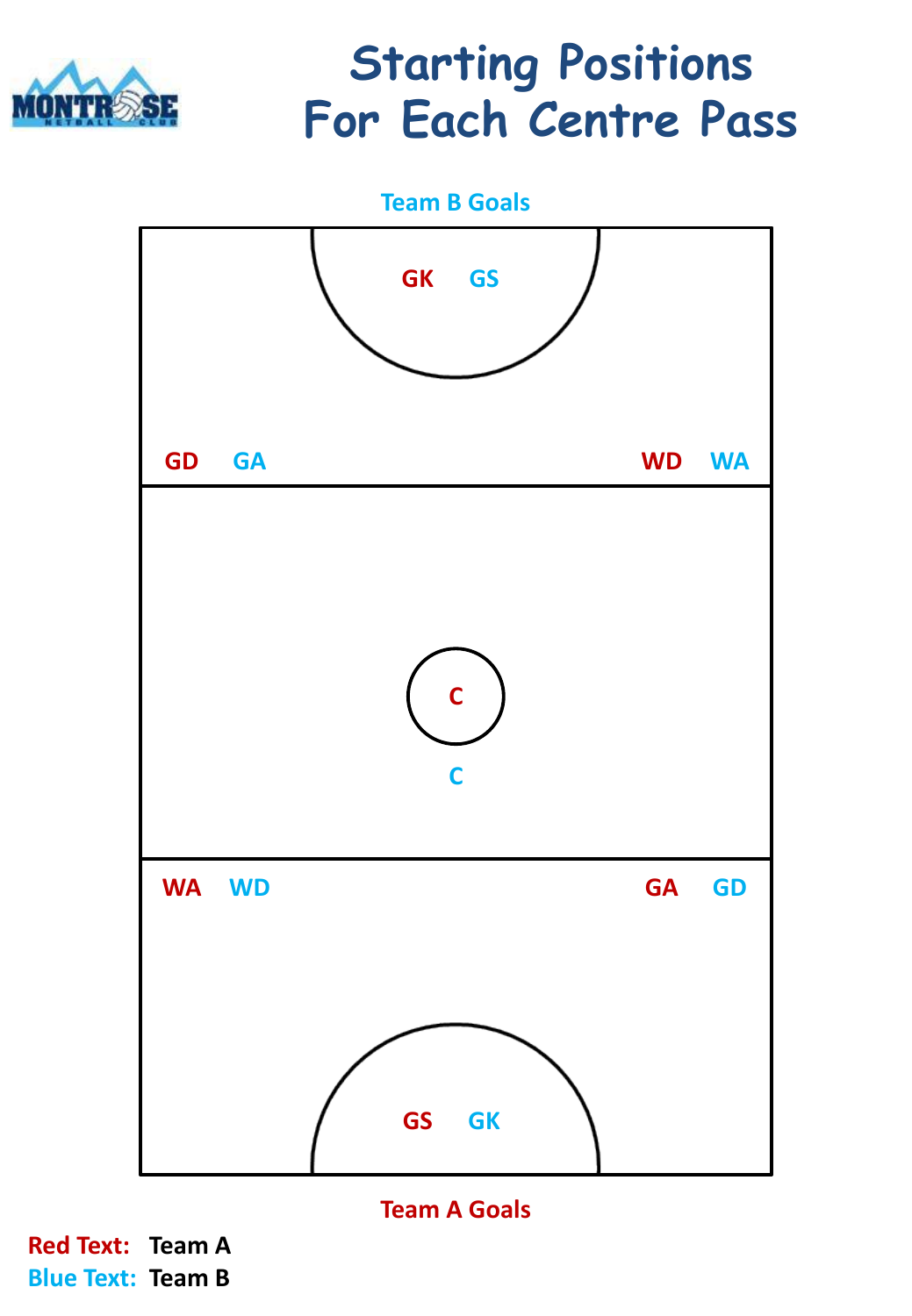

## **Centre Pass Explained**

- **At the start of each quarter and after every goal, the ball starts from the Centre ("C") position.**
- **Each player must be back in their position by the time the umpire blows the whistle.**
- **Only the "C" players are allowed in the centre third before the whistle is blown by the umpire.**
- **The first pass must be caught in the centre third.**



**Montrose Goals**